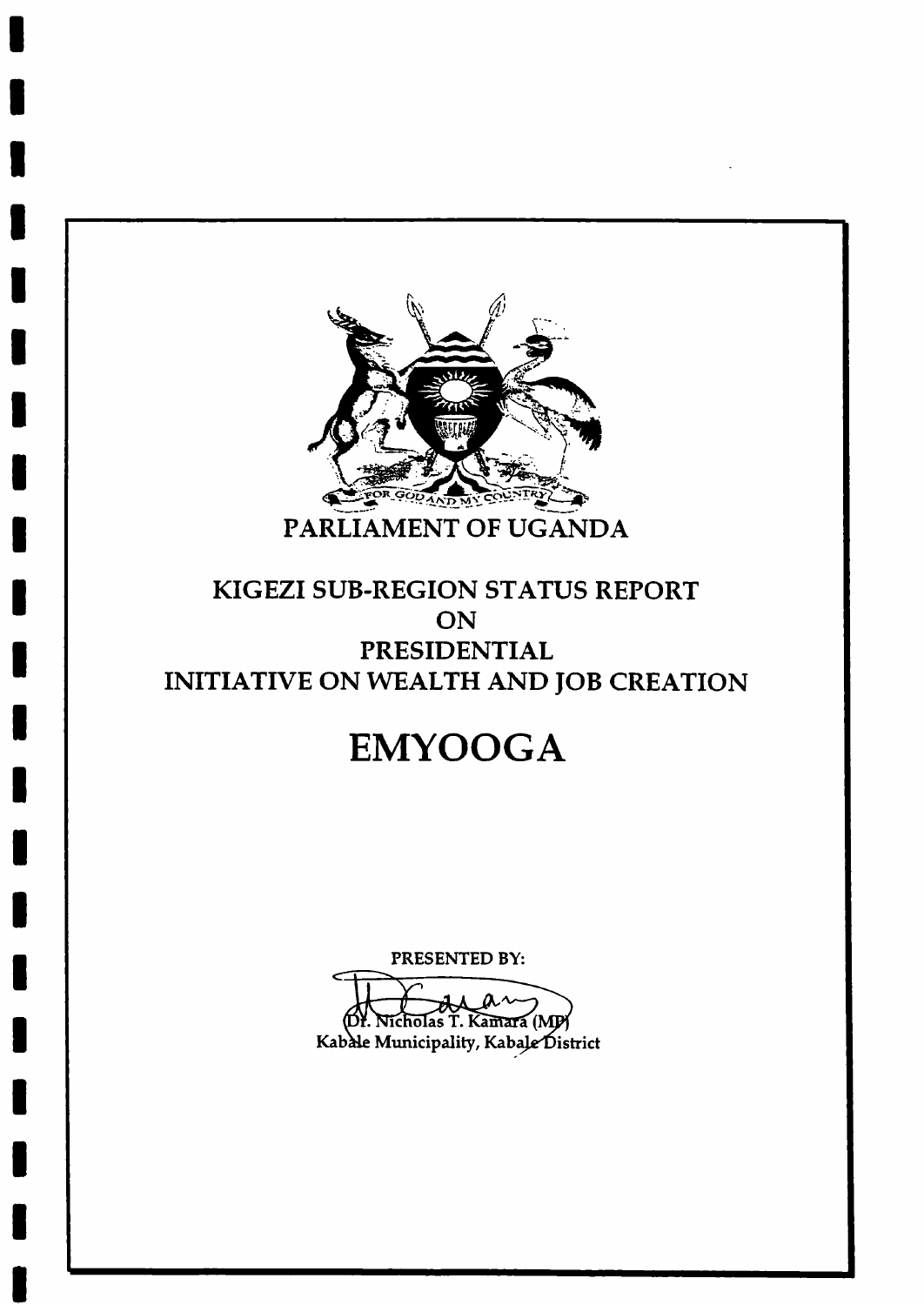## 1.0. BACKGROUND

## Rt. Hon. Speaker and Honourable Members,

In accordance with powers given to Committees under Article 90 of the Constitution and Rute 208 of the Rutes of Procedure of the Partiament of Uganda, legistators were tasked to appraise the impact of Emyooga funds in their constituencies with the following Terms of Reference;

- (i) How much money was released to each District?
- (ii) What are the criteria for distributing Emyooga funds?
- (iii) Who qualifies for the funds?
- (iv) Which Saccos? Groups were registered?
- (v) What are the accountability measures for the beneficiaries? Do they exist?
- (vi) What Safeguards have been put in place to ensure that funds disbursed are paid back so that others can also benefit since this is a revolving fund?
- (vii) Was there extortion from the public involved?
- (viii) What Bank Accounts exist?

The Kigezi Sub region team of Members of Parliament is comprised of;

## Name

- 1. Hon. Dr. Nichotas Thadeus Kamara
- 2. Hon. Witfred Niwagaba
- 3. Hon. David Bahati
- 4. Hon. Ndamira Catherine Atwakire
- 5. Hon. Ndyomugyenyi Rotand
- 6. Hon. Carotine Kamusiime
- 7. Hon. Henry Atiganyira Musasiizi
- 8. Hon. Moses Mwongyera Kamuntu
- 9. Hon. Prossy Akampurira
- 10.Hon. James Nsaba Buturo
- 11. Hon. John Nizeyimana Kamara
- 12. Hon. Alex Niyonsaba Seruganda
- 13.Hon. Eddie Wagahungu Kwizera
- 14. Hon. Paul Buchana Kwizera
- 15. Hon. Sarah Mateke Nyirabashitsi
- 16. Hon. Chris Baryomunsi
- 17. Hon. James Niringyimana Kaberuka
- 18.Hon. Patience Nkunda Kinshaba
- 19.Hon. Naboth Namanya
- 20. Hon. Jim Muhwezi Katugugu
- 21. Hon. Elisa Rutahigwa
- 22.Hon. Medius Kaharata Natukunda

 $\overline{\phantom{0}}$ 

(  $\check{\check{}}$ 

**Constituency** 

Kabate Municipatity Ndorwa East Ndorwa West Women's MP- Kabale District Rukiga County Women's MP- Rukiga District Rubanda East Rubanda West Women's MP- Rubanda District Bufumbira East Bufumbira North Bufumbira South Bukimbiri Kisoro Municipatity Women's MP- Kisoro District Kinkizi East Kinkizi West Women's MP- Kanungu District Rubabo Rujumbura Rukungiri Municipality Women's MP- Rukungiri District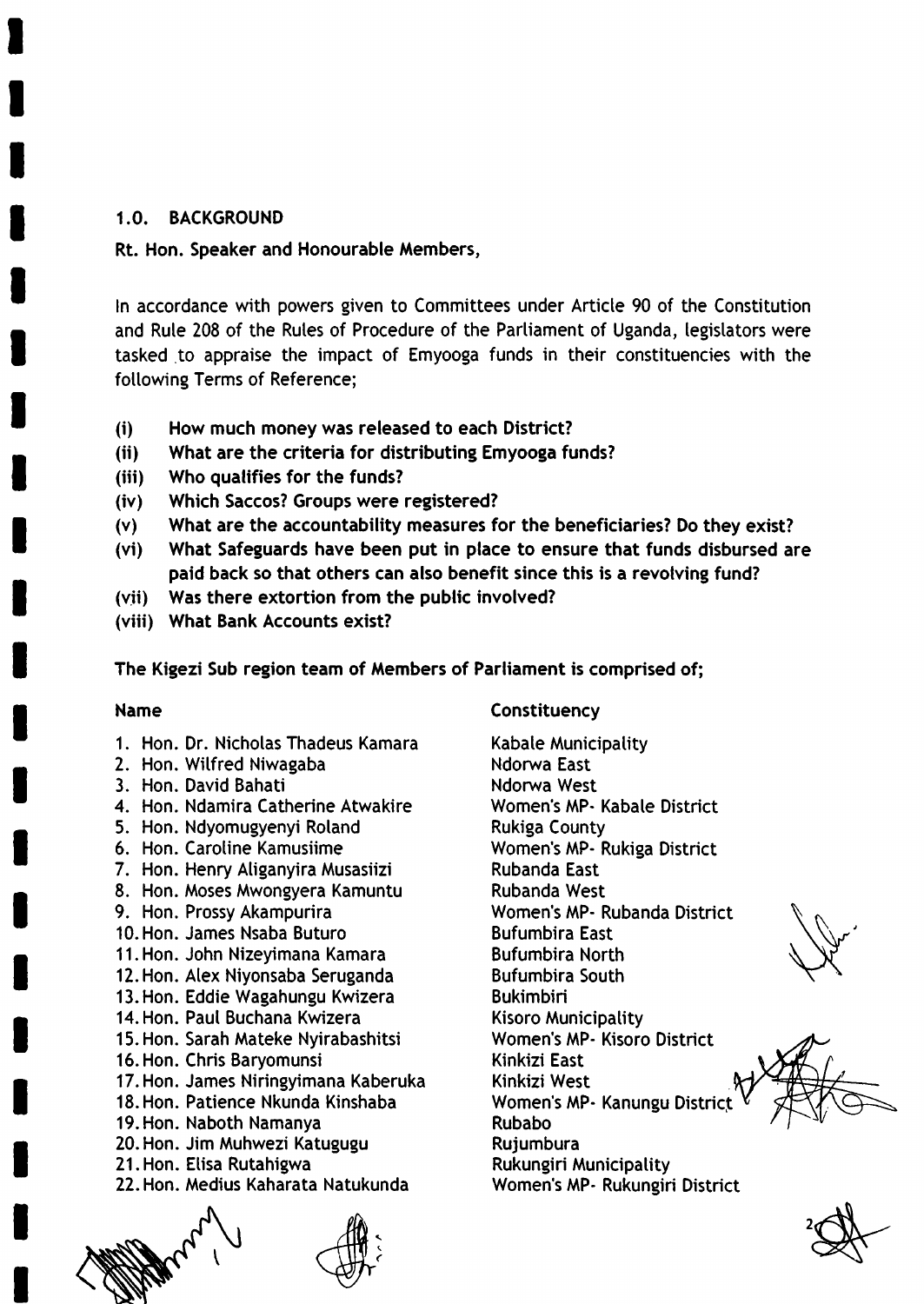## 2.0. GENERAL OVERVIEW

"Emyoogo" is The Presidential lnitiative on Weatth and Job Creation, a government initiative centered on various categories of skills-based enterprises (*Emyooga*) covering majority of Ugandans. The overall goal of *Emyooga* was to contribute to the socio-economic transformation of 68% of Uganda's households from the subsistence sector to the money economy and market-oriented production. The objectives were meant to be met through enabling organized associations of people clustered around a specific skill (Omwooga) access financial support to establish or boost income generation activities.

ln the past, the Government has made severat attempts to impact tivetihoods of the common person through Entandikwa credit scheme, Plan for Modernization of Agriculture (PMA), Boona Bagagawale, NAADS, Operation Wealth Creation (OWC), the Youth Livelihood Fund (YLF) and Uganda Women Entrepreneurship Progrom (UWEP) among others. These previous initiatives suffered conceptuat, structurat, operational and perceptional challenges and did not positively impact Ugandans as intended. Emyooga initiative is faced with similar hindrances.

It is therefore pertinent to assess the performance of the "Emyoogo" Programme before implementing the Parish model. As such, an oversight assessment and factfinding mission was conducted from August  $5<sup>th</sup>$  to August 17<sup>th</sup>, 2021.

## 3.0. METHODOLOGY

ln performance of the assignment, the Honorabte members hetd meetings, oral interviews, random phone engagements, desk review of key documents and stakehotder discussions. Key stakeholders inctuded Office of the President (RDCs), Microfinance Support Centre Limited staff, District Local Government officers (DCOs and DCDOs), local council leaders, SACCO leaders and members of various beneficiary associations among others.



 $\epsilon$ 



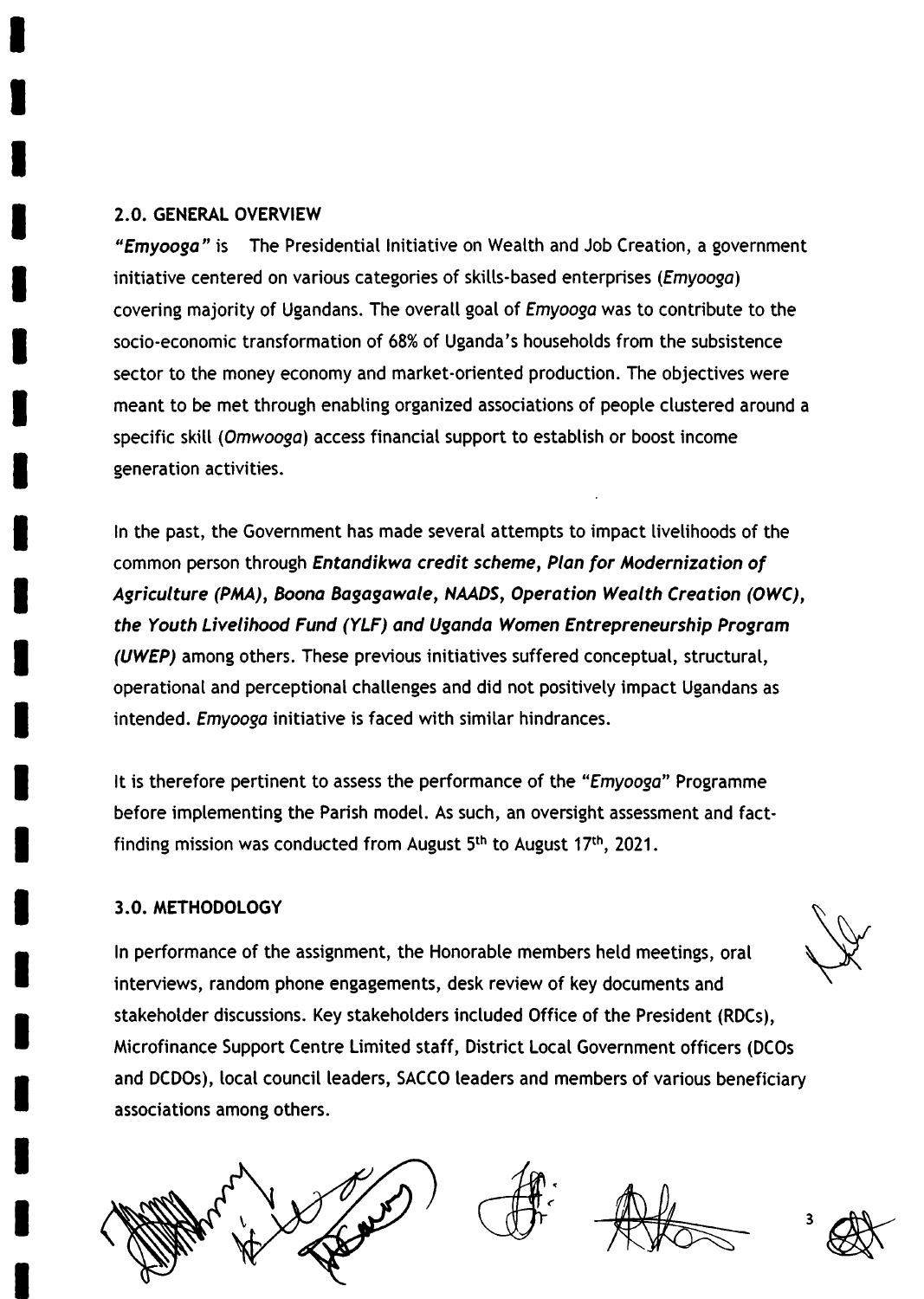## 4.0 SUMMARY OF THE STATUS OF KIGEZI SUB-REGION

Table 1: General Emyooga status of Kigezi Sub-region

ı

 $\begin{matrix} \bullet \\ \bullet \end{matrix}$ 

| <b>District</b>  | Constituency                                                 | No of<br>registe<br>red<br><b>Saccos</b> | No. of<br><b>Saccos</b><br>that<br>accessed<br>funds | No. of<br>saccos<br>that<br>disbursed<br>funds | Seed capital<br>received (UGX) | Savings (UGX)                                  | Loan disbursed<br>(UGX) |
|------------------|--------------------------------------------------------------|------------------------------------------|------------------------------------------------------|------------------------------------------------|--------------------------------|------------------------------------------------|-------------------------|
| <b>KABALE</b>    | Kabale                                                       | 18                                       | 18                                                   | 17                                             | 560,000,000                    | 96,307,950                                     | 502,177,500             |
|                  | Municipality                                                 |                                          |                                                      |                                                |                                |                                                |                         |
|                  | Ndorwa East                                                  | 17                                       | 17                                                   | 16                                             | 530,000,000                    | 83,187,050                                     | 536,989,700             |
|                  | Ndorwa West                                                  | 17                                       | 17                                                   | 12                                             | 530,000,000                    | 49,366,300                                     | 385,540,000             |
|                  | Sub-Total                                                    | 52                                       | 52                                                   | 45                                             | 1,620,000,000                  | 228,861,300                                    | 1,424,707,200           |
|                  |                                                              |                                          |                                                      |                                                |                                |                                                |                         |
| <b>KISORO</b>    | Kisoro<br>Municipality                                       | 18                                       | 18                                                   | 17                                             | 560,000,000                    | 176,699,800                                    | 545,486,000             |
|                  | <b>Bufumbira</b><br>South                                    | 16                                       | 16                                                   | 16                                             | 500,000,000                    | 201,925,500                                    | 582,795,000             |
|                  | <b>Bufumbira</b><br>North                                    | 14                                       | 14                                                   | 14                                             | 440,000,000                    | 140,168,000                                    | 421,135,000             |
|                  | <b>Bufumbira East</b>                                        | 15                                       | 15                                                   | 14                                             | 470,000,000                    | 149,767,000                                    | 438,045,000             |
|                  | <b>Bukimbiri</b>                                             | 15                                       | 15                                                   | 15                                             | 470,000,000                    | 171,585,300                                    | 515,911,000             |
|                  | <b>Sub-Total</b>                                             | 78                                       | 78                                                   | 76                                             | 2,440,000,000                  | 840,145,600                                    | 2,503,372,000           |
|                  |                                                              |                                          |                                                      |                                                |                                |                                                |                         |
| <b>RUKUNGIRI</b> | Rubabo                                                       | 18                                       | 18                                                   | 18                                             | 560,000,000                    | 61,420,000                                     | 477,017,000             |
|                  | Rujumbura                                                    | 18                                       | 18                                                   | 18                                             | 560,000,000                    | 65,669,000                                     | 495,409,000             |
|                  | Rukungiri                                                    | 18                                       | 18                                                   | 18                                             | 560,000,000                    | 57,064,000                                     | 438,530,000             |
|                  | Municipality                                                 |                                          |                                                      |                                                |                                |                                                |                         |
|                  | Sub-Total                                                    | 54                                       | 54                                                   | 54                                             | 1,680,000,000                  | 184,153,000                                    | 1,538,401,000           |
|                  |                                                              |                                          |                                                      |                                                |                                |                                                |                         |
| <b>KANUNGU</b>   | Kinkizi East                                                 | 18                                       | 18                                                   | 18                                             | 560,000,000                    | 143,845,000                                    | 679,745,000             |
|                  | Kinkizi West                                                 | 18                                       | 18                                                   | 18                                             | 560,000,000                    | 127,949,325                                    | 570,595,500             |
|                  | Sub-Total                                                    | 36                                       | 36                                                   | 36                                             | 1,120,000,000                  | 271,794,325                                    | 1,250,340,500           |
| <b>RUBANDA</b>   | Rubanda West                                                 | 17                                       | 17                                                   | 16                                             | 530,000,000                    | 128,766,000                                    | 393,155,000             |
|                  | Rubanda East                                                 | 15                                       | 15                                                   | 12                                             | 470,000,000                    | 70,993,000                                     | 215,386,000             |
|                  | Sub-Total                                                    | 132                                      |                                                      |                                                |                                | 32 28 28 1,000,000,000 109,759,000 608,541,000 |                         |
| <b>RUKIGA</b>    | Rukiga                                                       | 18                                       | 18                                                   | 18                                             | 560,000,000                    | 32,610,000                                     | 376,000,000             |
|                  |                                                              |                                          |                                                      | <b>Summary of Kigezi Sub-region</b>            |                                |                                                |                         |
| <b>KABALE</b>    |                                                              | 52                                       | 52                                                   | 45                                             | 1,620,000,000                  | 228,861,300                                    | 1,424,707,200           |
| <b>KISORO</b>    |                                                              | 78                                       | 78                                                   | 76                                             | 2,440,000,000                  | 840,145,600                                    | 2,503,372,000           |
| <b>RUKUNGIRI</b> |                                                              | 54                                       | 54                                                   | 54                                             | 1,680,000,000                  | 184,153,000                                    | 1,538,401,000           |
| <b>KANUNGU</b>   |                                                              | 36                                       | 36                                                   | 36                                             | 1,120,000,000                  | 271,794,325                                    | 1,250,340,500           |
| <b>RUBANDA</b>   |                                                              | 32                                       | 32                                                   | 28                                             | 1,000,000,000                  | 199,759,000                                    | 608,541,000             |
| <b>RUKIGA</b>    |                                                              | 18                                       | 18                                                   | 18                                             | 560,000,000                    | 32,610,000                                     | 376,000,000             |
| <b>TOTAL</b>     | 医肉瘤切除<br>$\mathcal{A}_{\mathcal{D},\mathcal{D},\mathcal{D}}$ | 270                                      | <b>270</b><br>$\mathcal{G}^{\pm}$ .                  | 257                                            | 8,420,000,000                  | $1,757,323,225$ <sup>1</sup>                   | 7,701,361,700           |

A Royald Ann.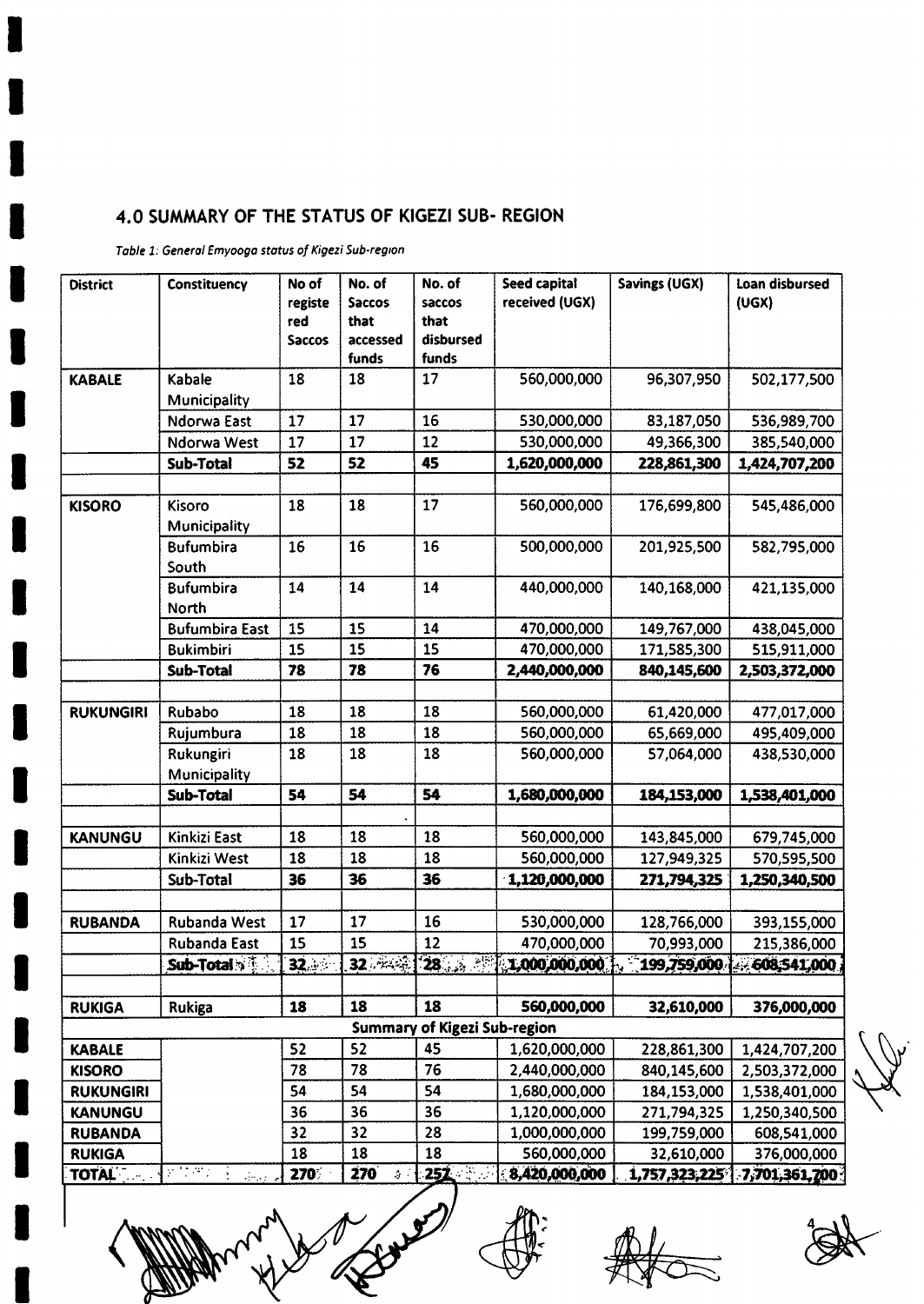Kigezi sub-region had 270 registered Emyooga Saccos and in total received Eight billion Four hundred twenty million Uganda Shillings (UGX 8,420,000)

## 5.0. SCOPE OF THE ASSIGNMENT

The geographical scope covered whote of Kigezi Sub-region. Subsequentty, the assignment was carried out in atl constituencies of Kigezi Sub-region. Accordingty, the team covered all districts comprising of Kabale, Kisoro, Kanungu, Rukungiri, Rubanda, and Rukiga in Kigezi sub-region.

The Emyooga SACCOs are at Constituency tevel with member associations from parishes that make up a constituency. Government designated the Microfinance Support Center Ltd (MSC) to imptement the Programme.

The 18 etigibte Emyooga Categories registered were Boda Boda, Women Entrepreneurs, Carpenters, Saloon Operators, Taxi Operators, Restaurant owners, Welders, Market Vendors, Youth leaders, Peopte with Disabitities, Produce Deaters, Mechanics, Taitors, Journatists, Performing Aftists, Veterans, Fish Farmers and Local Leaders SACCOS.

#### 6.0. KEY FINDINGS

## 6.1. ACHIEVEMENTS

- (i) Financial Support/Working Capital. Generally, it was established that the Micro Finance Support Center reteased funds amounting to Shs 8,420,000,000 to atl respective accounts as stiputated in the guidetines. All the 270 registered SACCOs in Kigezi received funds.
- (ii) lmproved Financial Literacy skills. Through various trainings conducted by the combined team of the District Taskforce and Microfinance Support Centre, the SACCO members gained knowledge and skills in the areas of Savings and share capitat mobitization, lnvestment Loan Management and Record Keeping and governance. E.g In Rukungiri, 324 SACCO leaders from 54 SACCOs were trained according to the Cooperatives Act and regulations.



 $\frac{1}{2}$ 



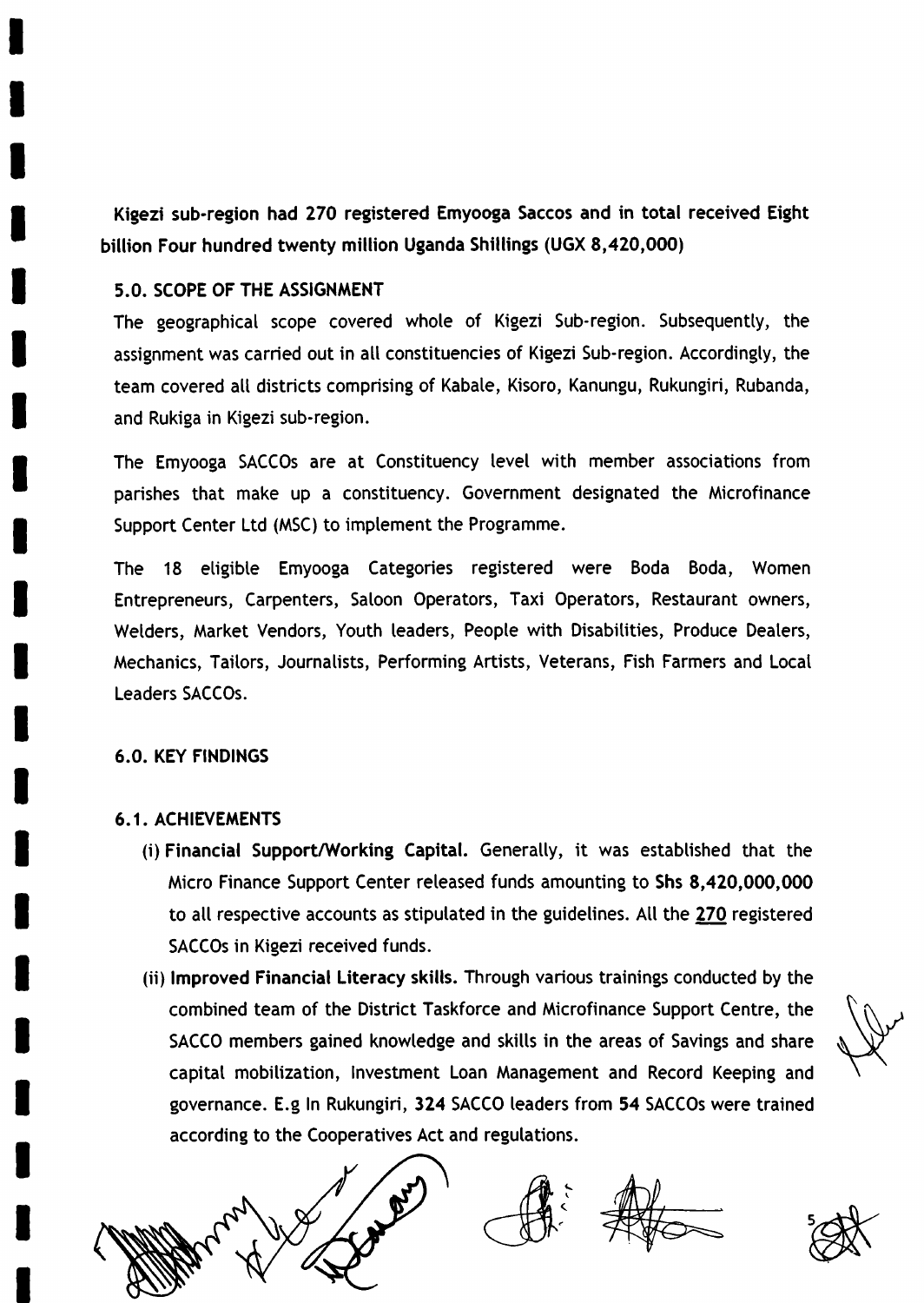- (iii)The Emyooga lnitiative was welcomed by some of populace. lt appeats to the common person by increased access to financial services. It was well received as an opportunity for weatth creation and an attempt to improve househotd income. ln Kanungu, by August 2020, 2,083 groups had registered across the district and got certificates. In Kabale Municipatity, the Produce deaters SACCO alone had 90 associations.
- (iv) Strengthened the saving culture in some districts. ln Kisoro the saving rate exceeded the mandatory saving cap of 30 percent. The saving percentage rate was estabtished at 34.4 percent with Bufumbira South saving at 40.3 percent.
- (v) Loan recoveries across board have started. This being a revotving fund, loan recoveries are being reatized. For example, ln Rukungiri Municipatity, it was established that the Boda Boda Sacco is doing well on loan recoveries. In Kabate Municipatity, the Women Entrepreneurs SACCO had recovered Shs 5,096,500 by mid-August and saved Shs 21 ,797,619.
- (vi) Improved financial inclusion through increased number of Savings and Credit Cooperative Societies (SACCOs) in a short time. Citizens were sensitized about the need to betong to an association. Rubanda West Constituency has <sup>17</sup> saccos, 566 associations and 11,541 individuat members.

## 6.2. CHALLENGES

- 1. It was established that the local associations were formed hurriedly and with a sote target of receiving quick cash. Many SACCOS did not have shared objectives, goats and vision but were formed with a purpose of easy access to funds. The initial planning, screening of associations and sensitization was inadequate.
- 2. Emyooga programme was rolled out during a political season. Most people misunderstood the Emyooga funds it to be a political token. Many beneficiaries betieved it to be a "thank you" for voting well. This has posed a big challenge on loan paybacks.

3. Effects of Covid 19 and lockdown ravaged the Emyooga SACCOS. Associations were unable to congregate for trainings and use the funds for wealth creation.

t





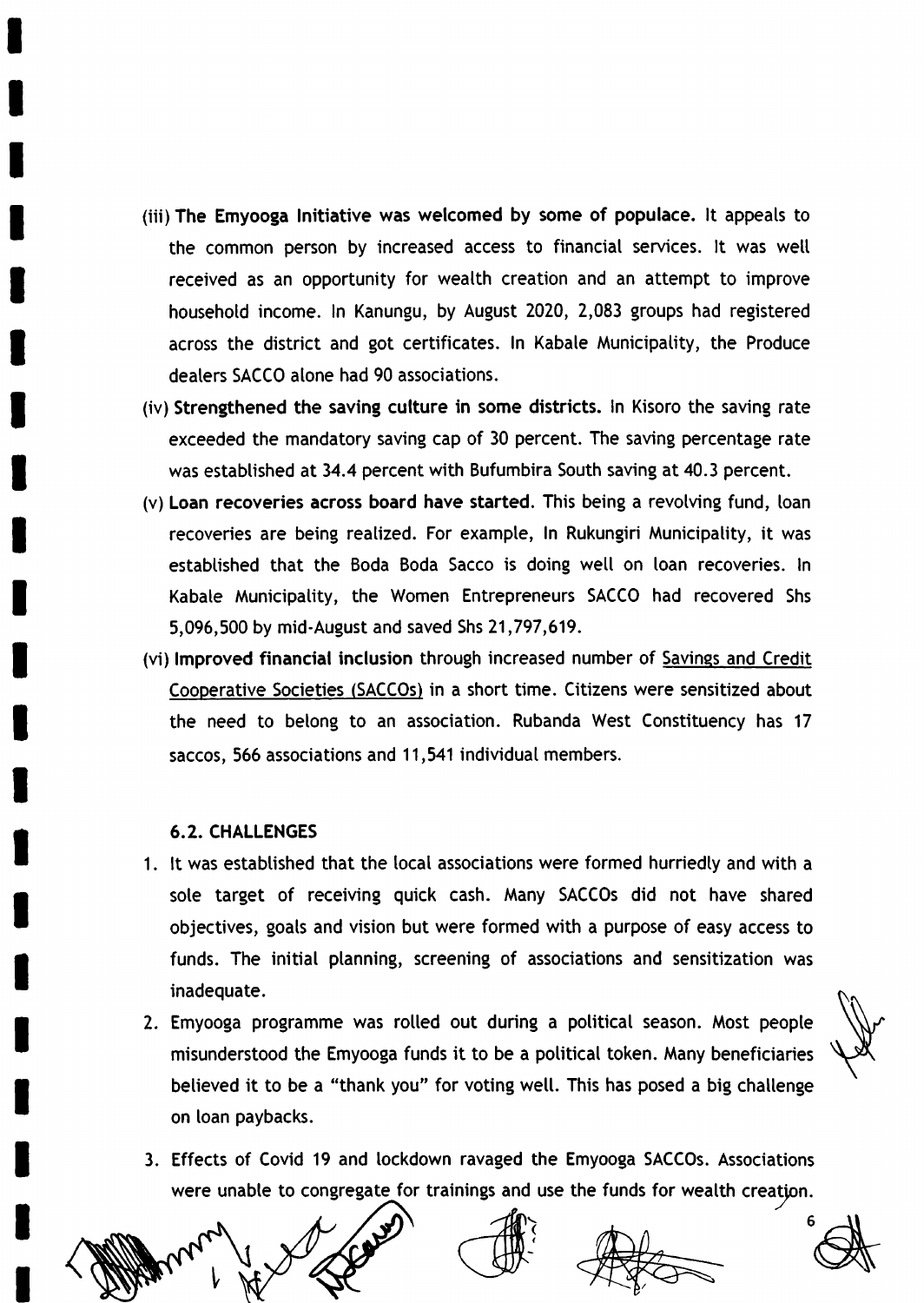Some of the beneficiaries that received the money before lockdown used it for survival. During the lockdown, some businesses like Salon operations, markets, fish mongers and mechanics have been affected and some of the startup businesses have closed.

- 4. There was no budget directty provided for the district Commercial officers and other technocrats for effective monitoring and superuision. This affected day to day operations of the SACCOS. During our meetings with district officiats, we noted that officers in charge were understaffed and with no operationat funds at their disposat execute their tasks. For example, in Kanungu, two staff members in the commercial department are expected to monitor all the associations which is an uphitl task.
- 5. Most SACCOs that had opened accounts in Post bank detayed to receive their monies. With exception of other banks, Post bank insisted that SACCOs get clearance from Registrar's office in Kampata. lt was very hard for these SACCOS to travel to Kampala to get certification. In Kanungu district, many groups abandoned the process due to the taborious process after investing in their registration monies. Att the 7 SACCOS that had not disbursed funds in Kabate Municipatity (Taxi Operators), Ndorwa East (Restaurant owners) and Ndonra West (Mechanics, Performing Artists, Taitors, Satoon Operators and Youth Leaders) was because Post Bank detayed to disburse the funds. ln Rukiga, it was not until June 2021, when the SACCOS started receiving the funds.
- 6. Access to loans requires collateral. The revised Cabinet position approved some form of protection of the lender by providing security to access toans. This requirement raised serious issues and discouragement. ln Rubanda district, it has been reported by some women that their husbands vehementty rejected this modet. As such, some families without security have been tocked out of this initiative.
- 7. The Seed Capital grant was inadequate to cater for all the registered members. ln Kabate Municipatity the Produce dealers comprised of <sup>90</sup>

(



7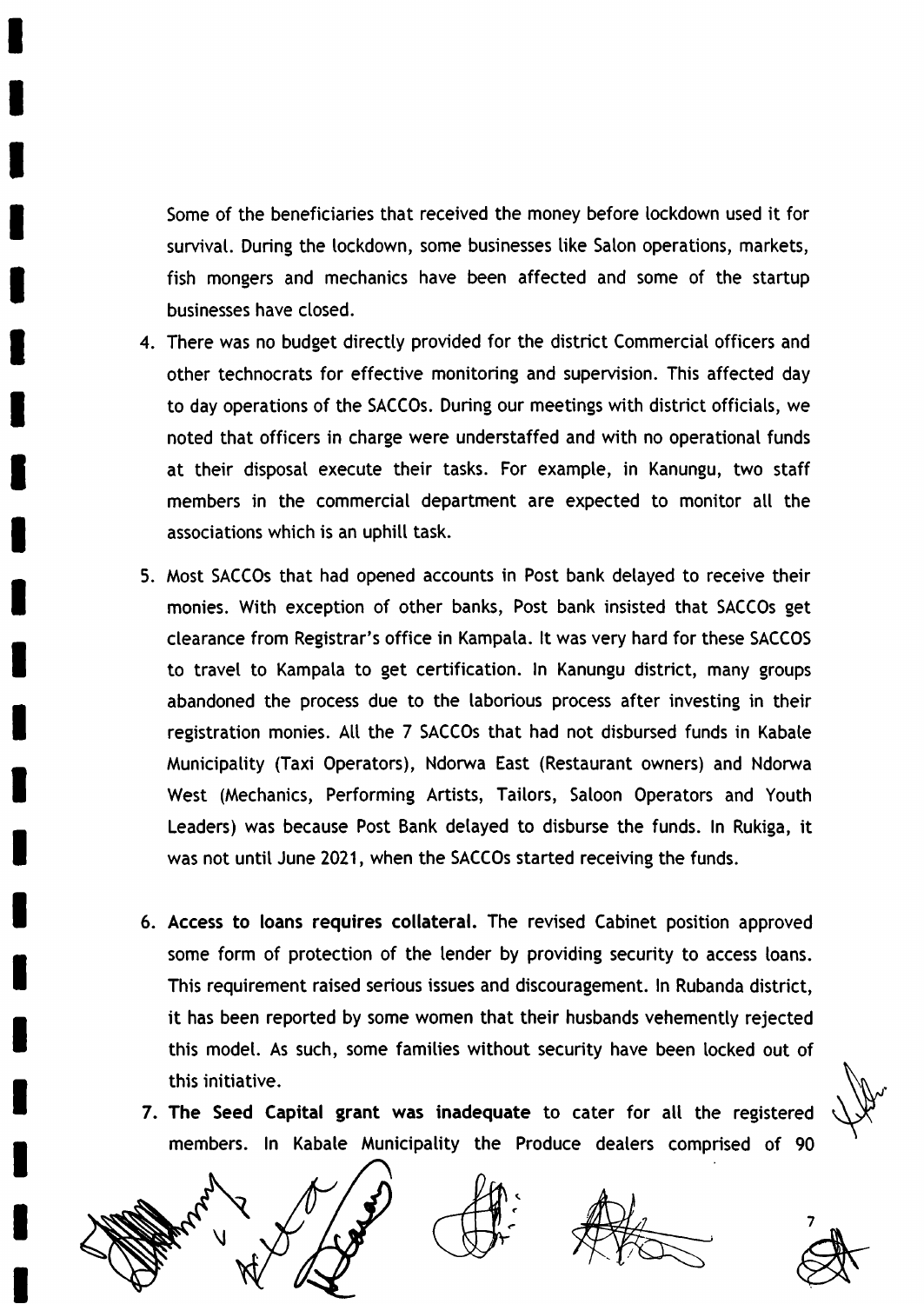associations was allotted Shs 30 million which was a drop in the Ocean. This challenge was cross cutting in the entire Kigezi sub region.

- 8. There were inconsistences in loan recovery period and amount of interest to pay. Some Emyooga groups received up to One year and others four and Six months for repayment. The amount of interest paid atso varied. Some SACCOs in Kabale Municipality charge 8% per annum while others charge 12%
- 9. Mismanagement and embezzlement of funds. ln Kanungu, Kinkizi West Journatists SACCO, the Chairperson and Treasurer swindted Shs 11,600,000 meant for the SACCO among others. This matter is atready in court. The Kabate Journatists SACCO has faced simitar chattenges with the Chairperson where the audit indicates that the chairperson mismanaged loan disbursement. Shs. 29,850,000 withdrawn by the Chairperson is not fully accounted for.
- 10. Most of the SACCOS for fear of high expenses in administrative costs do not have established offices at constituency level. Some SACCOs are operating "under the tree" offices. Another source of expense is the need to facititate SACCO leaders. In Rubanda West only three out of 17 SACCOs have office space.
- 11. Poor loan recoveries and defaulting of some members. Some members have been arrested due to non-repayment. ln Karweru Leaders group in Maziba Sub County, Ndorwa East Constituency, one of the members is suspected to have swindled Shs 2,000,000 and has since failed to pay back. In Ndorwa West, the recovery was the lowest in Kigezi sub region with onty Shs 2,664,000 recovered out of the shs 385,540,000 that was disbursed.

## **7.0. RECOMMENDATIONS**

Y

1. We observed that that SACCOS with fewer associations e.g, Veteran Emyooga SACCO, the Taxi operators Sacco, Carpenters Sacco, Welders, Satoons, PWDs and Journatist Saccos received simitar amounts of EMYOOGA cash tike the SACCOs with more associations. This resutted into unequal distribution of funds. ln Rubanda East, the Wetders, Taxi Operators, performing artists, Fishermen with one or two associations received the same amounts with Tailors

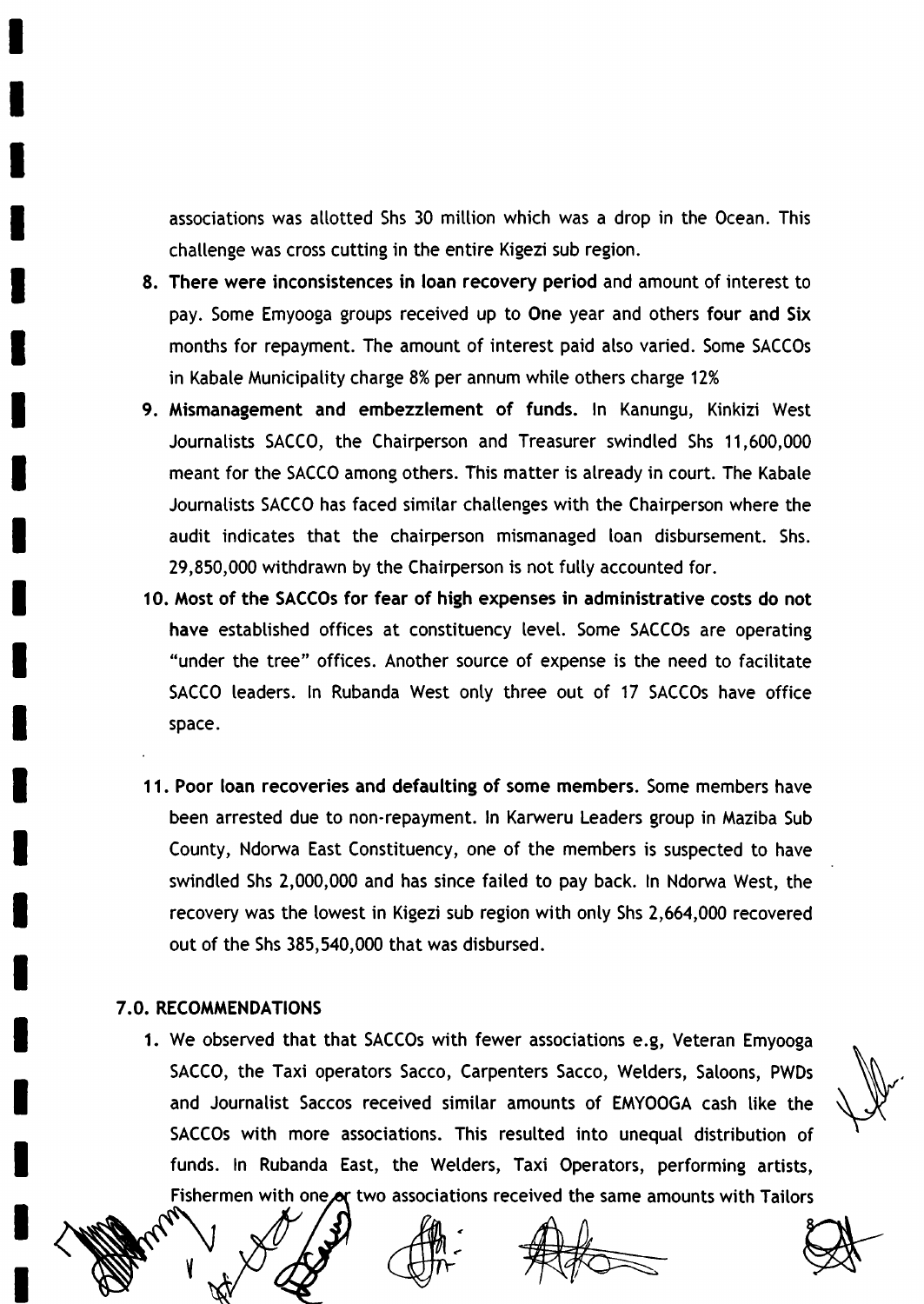who had 12 associations. We recommend that SACCOs having a bigger membership should receive more funding compared to SACCOs with fewer members.

- 2. The top-bottom approach for this programme did not atlow communities to participate in identifying their problems so that the solutions could be meaningful and owned. We recommend adoption of a Bottom-Up approach through community participation at all stages.
- 3. Votunteerism in running of the SACCOS. Executive members with no speciatized skills were serving on voluntary basis. There was no personal responsibility and these are likely to be fatigued. It is our considered recommendation that SACCOs should be empowered with technical personnel for efficiency and proper governance.
- 4. We recommend that emphasis should be put on already existing structures/groups as development vehicles. The programme should utilize atready existing groups doing wett and avoid protiferation of new artificiat groups that face the same challenges for sustainable cooperative development.
- 5. There is need for more funding of *Emyooga* SACCOs with additional seed capital and a fair distribution of capitat according to the associations in each group. We recommend that more funding/Seed Capitat shoutd be injected into the SACCOS.
- 6. We recommend that more emphasis shoutd focus on education and sensitization of the masses and the SACCOS leadership. The ptanning phase has to be rigorous and sufficient resources and time invested in the process.
- 7. Before taunching another weatth creation initiative, there is need for a proper technical audit of the Emyooga programme. The time provided for the Honourable members was insufficient to deal with the dearth of issues. Emyooga Programme needed a robust mechanism of stakeholder identification and consultation. Members of Partiament and other retevant leaders shoutd be given adequate information for oversight. Potiticat leaders shoutd not be



 $\epsilon$ 



9